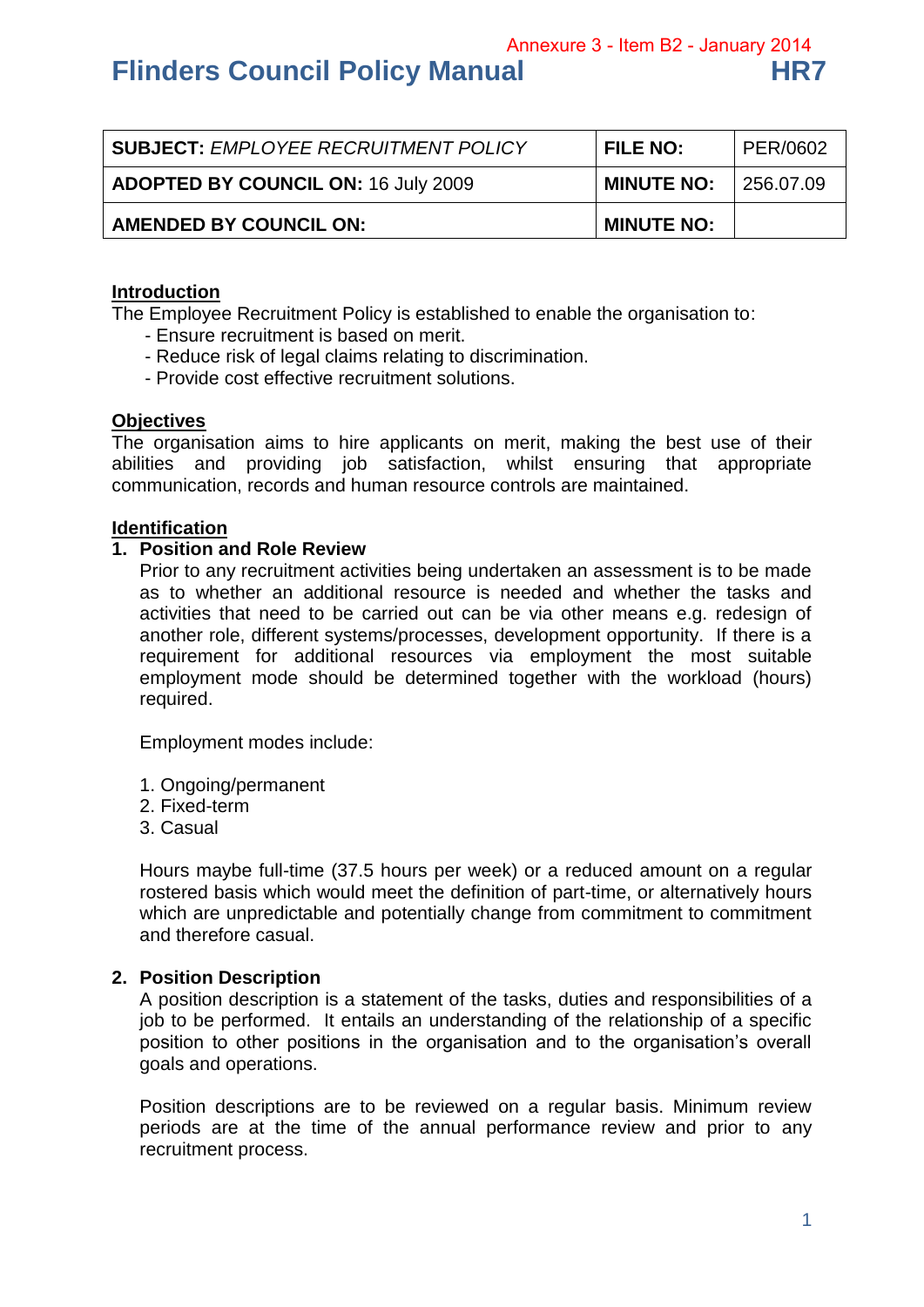**Flinders Council Policy Manual HR7** 

# **3. Filling a Vacancy**

# *A) Direct Appointment*

From time to time the Council may benefit from making a direct appointment. This means appointing an individual without advertising the role via the normal methods or completing all the steps of a selection appointment.

If the Hiring Manager wishes to make a direct appointment a report must be provided to the General Manager outlining the reasons a direct appointment approach is desired/preferred. Reasons for direct appointment may include:

- Role is casual or fixed-term in nature.
- Person has lodged expression of interest to work with Council.
- Specialist skills, knowledge and experience are required and there is a known short supply of this.
- Past difficulty attracting or recruiting for the role or like roles and the need to actively seek and approach staff within existing roles at other organisations to fill the position.
- If there is only one applicant for the role post an advertising process and they are considered suitable.

The General Manager is to then review the reasons provided and decide if a direct appointment process is appropriate. The General Manager is to inform the Hiring Manager in writing of the final decision taken before any appointment is made.

In the event the role being filled is via a General Manager direct appointment, a report is to be provided to the Mayor outlining the reasons for the direct appointment. Reasons for direct appointment may include:

- Role is casual or fixed-term in nature.
- Person has lodged expression of interest to work with Council.
- Specialist skills, knowledge and experience are required and there is a known short supply of this.
- Past difficulty attracting or recruiting for the role or like roles and the need to actively seek and approach staff within existing roles at other organisations to fill the position.
- If there is only one applicant for the role post an advertising process and they are considered suitable.

Once presented with the report the Mayor may discuss the proposed appointment with the General Manager but is not to unreasonably interfere or try to influence the hiring process or decision.

All offers of employment are to be provided in writing.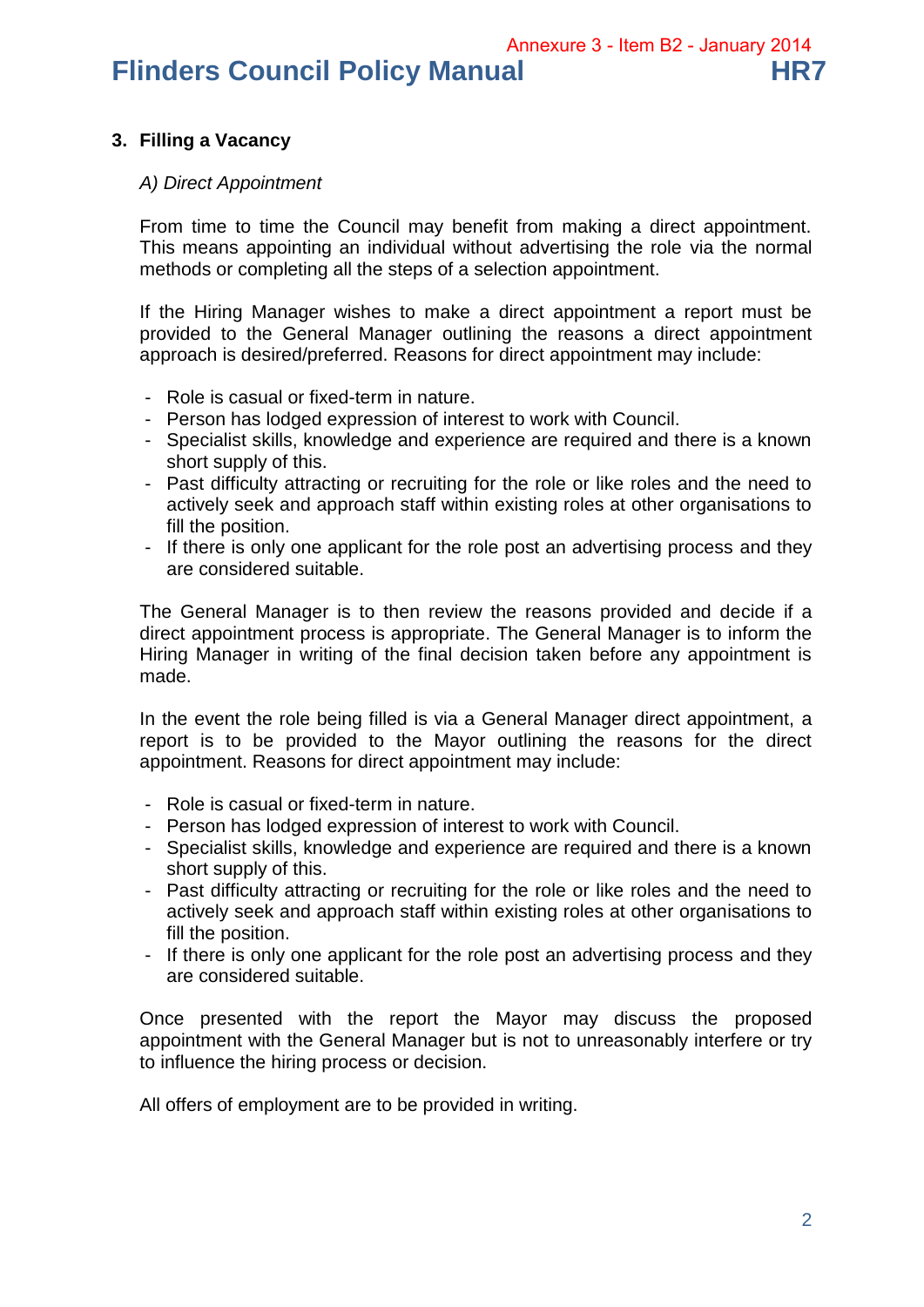Annexure 3 - Item B2 - January 2014

**Flinders Council Policy Manual HR7** 

## *B) Selection Appointment*

A selection appointment involves appointment of a Selection Panel which will include the Hiring Manager and two other parties. The Panel should include representation from both genders. Some panels may benefit from one party being an external stakeholder.

Where a member of the Selection Panel has a significant relationship with a short-listed applicant (such as a relative), that panel member will remove themselves from the process on the basis that there may be a conflict of interest. Such conflicts of interest are to be notified to the General Manager as soon as they become known.

The selection appointment process involves:

- Applications received shortlisted against the selection criteria by Hiring Manager and one member of the Selection Panel.
- Applicants interviewed by the full Selection Panel and determined if appropriate for the position. Interview questions will be based on the Position Description and primarily the selection criteria. There will not be questions of a personal nature which could give rise to discriminatory inferences or claims.
- Referee reports collected by Hiring Manager for preferred candidate and shared with the Selection Panel.
- Hiring Manager determines proposed salary within Enterprise Agreement boundaries for General Manager approval.
- Preferred candidate advised of intent to offer subject to pre-employment checks.
- Offer made after pre-employment check clearance and forwarded in writing for consideration.
- Upon offer acceptance, unsuccessful candidates notified in writing.

# *C) Expressions of Interest Register*

The Council may seek to maintain an Expression of Interest Register for general roles in Council e.g. Administration or Works. Expressions maybe sought via the Council website. Expressions received will remain on file for 12 months from the date of submission.

The Expressions of Interest Register can be reviewed when the need for a position arises and suitable parties contacted to ascertain their availability and interest.

# *D) Advertising*

If a role is for an ongoing/permanent position and is not subject to direct appointment it must be advertised. If more than one applicant applies it must progress through a selection appointment process.